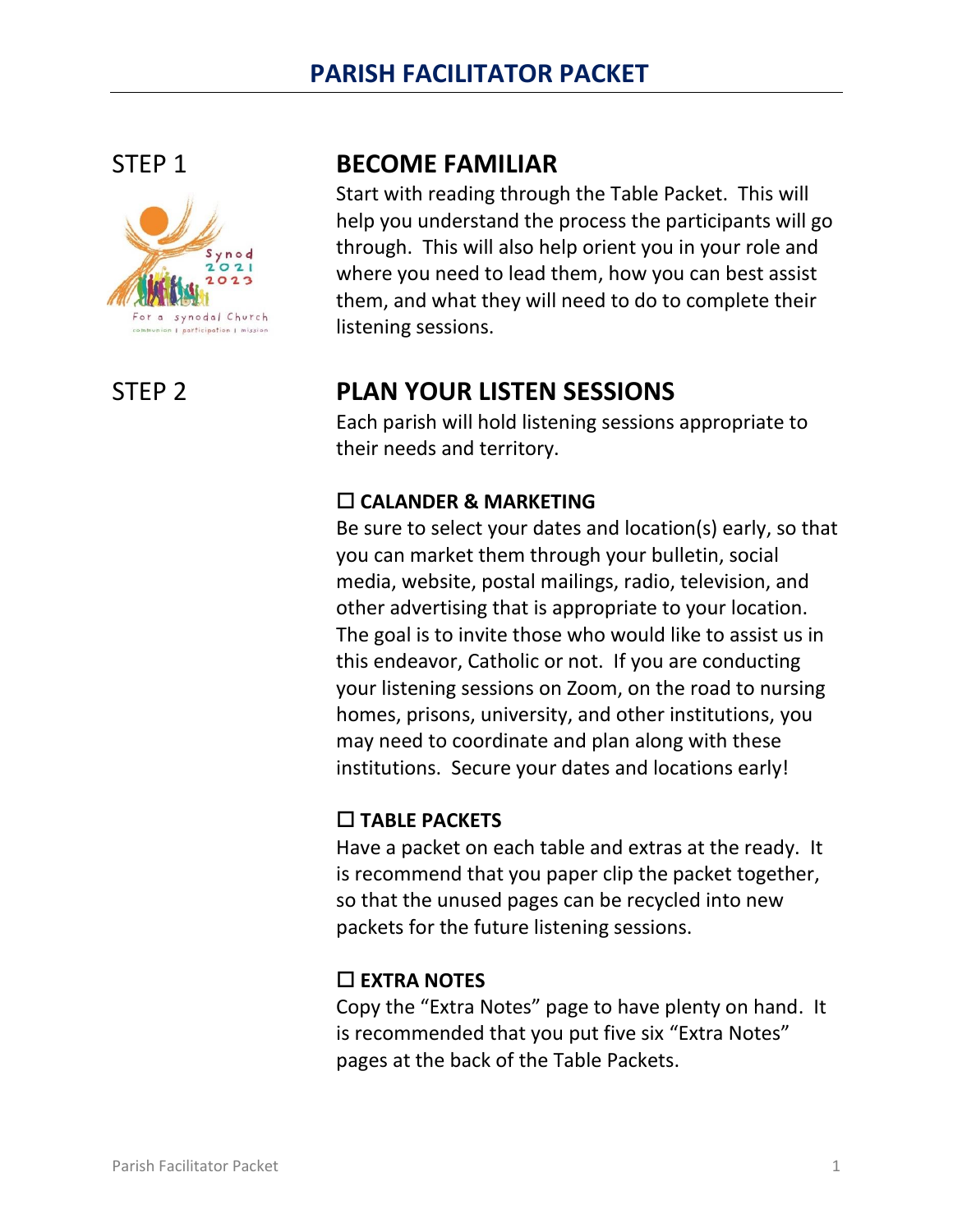#### **TURN-IN STATION**

Responses should have the "Table Information Sheet" and the listening session(s) that are filled out stapled together. The unused topics/sheets can be turned in a separate container and re-used for future listening sessions. Items: stapler(s), two containers

#### **OTHER ITEMS**

Pens on each table, Covid supplies (masks, hand sanitizer), appropriate social distancing at the small group tables (you may need to put several tables together to properly social distance)

#### **OPENING PRAYER**

Select someone in advance of the event to prepare an opening prayer and to lead the community in the prayer.

#### **SCRIPTURE**

Select someone in advance of the event to proclaim the Word of God and then offer a brief reflection, or lead the community in a group reflection. See Appendix B for suggested scripture.

### **VOLUNTEERS**

Recruit additional volunteers as desired to welcome everyone, to provide refreshments, to clean up and sanitize everything afterward, etc.

## STEP 3 **PREPARE THE WELCOME & INTRODUCTION**

Welcome everyone informally as they enter the venue. Remember not everyone will be Catholic, or familiar with your parish. Start in one large group to give a formal welcome, to have an opening prayer and scripture reflection (see the Appendix B for suggested options, or prepare your own). Focus on encouraging a spirit of listening to one another, resisting the urge to correct, catechize, or try to solve a perceived problem.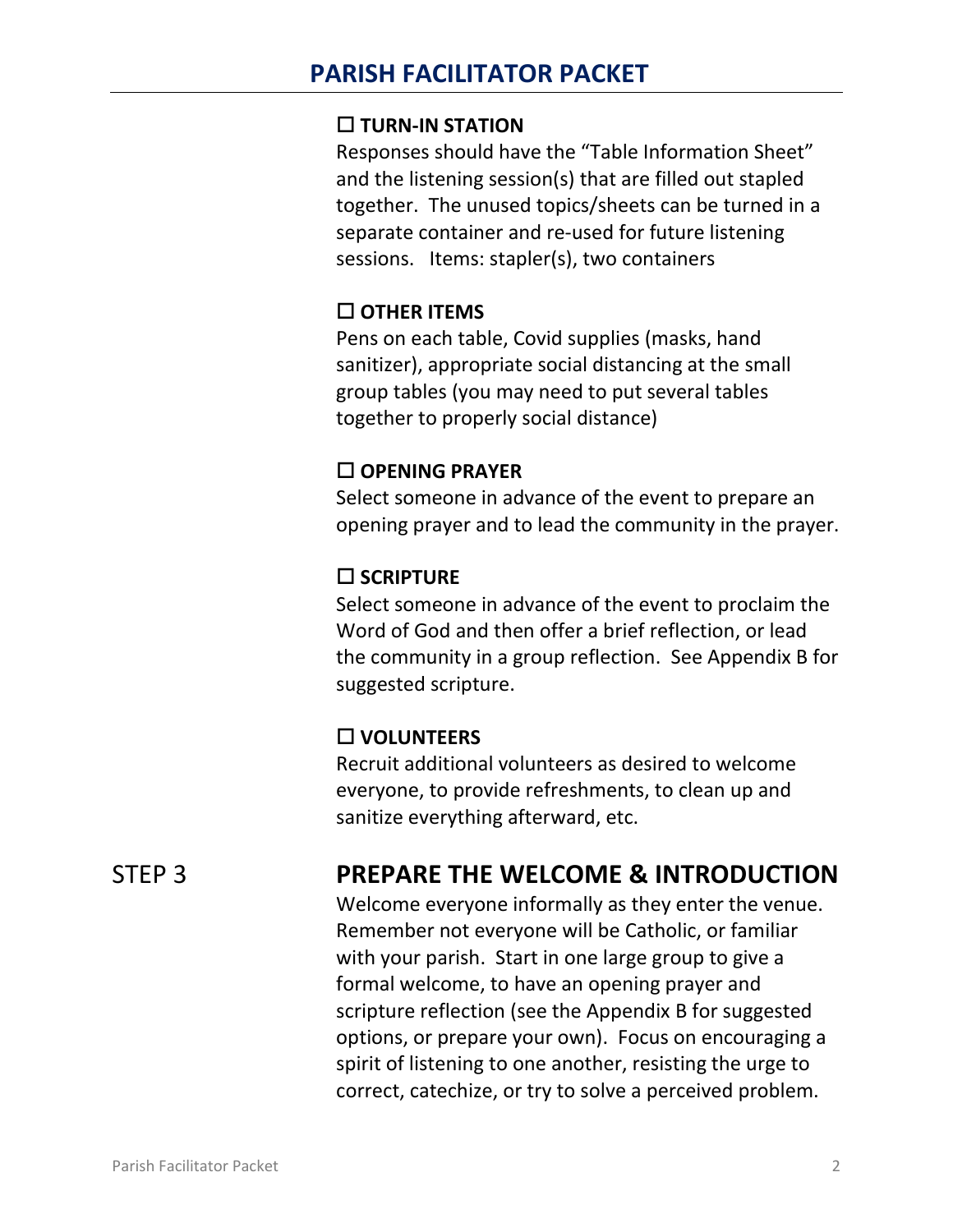Listening to each others' hopes and dreams, struggles and challenges are all part of the process – it is the listening that is most important. Finally, describe the process of what will happen in the small table groups, answer any questions, encourage diversity in the small groups, and then let everyone break into their small groups and begin their listening session(s).

How many topics should a parish do? There is not a set number, but everyone is asked to begin with Topics 1- 10. If a table does more than one topic, they may consider Topic 11 as a subsequent choice.

## STEP 4 **COLLECT THE NOTES**

It is recommended that the facilitator or another volunteer be available when Table Packets are being turned in. The RESPONSES will include the Table Information Sheet and ALL the notes that were taken. Staple them together. All the unused Note pages can be turned in separately to be reused in future listening sessions.

If individual note takers want more time to clean up their notes, or better organize their thoughts on paper that's okay. Give them your preferred instructions for turning them in at a future date, e.g. parish office, to the pastor, or emailed to a specific email. Just be sure to record their name and phone number, so that you can follow up if necessary.

### STEP 5 **PARISH SYNTHESIS**

Listening sessions will happen over days, and most likely weeks. Various small table groups will often choose the same topic, e.g. five groups all completed topic #8. The Parish Facilitator will group these five responses together and synthesis them into one, single response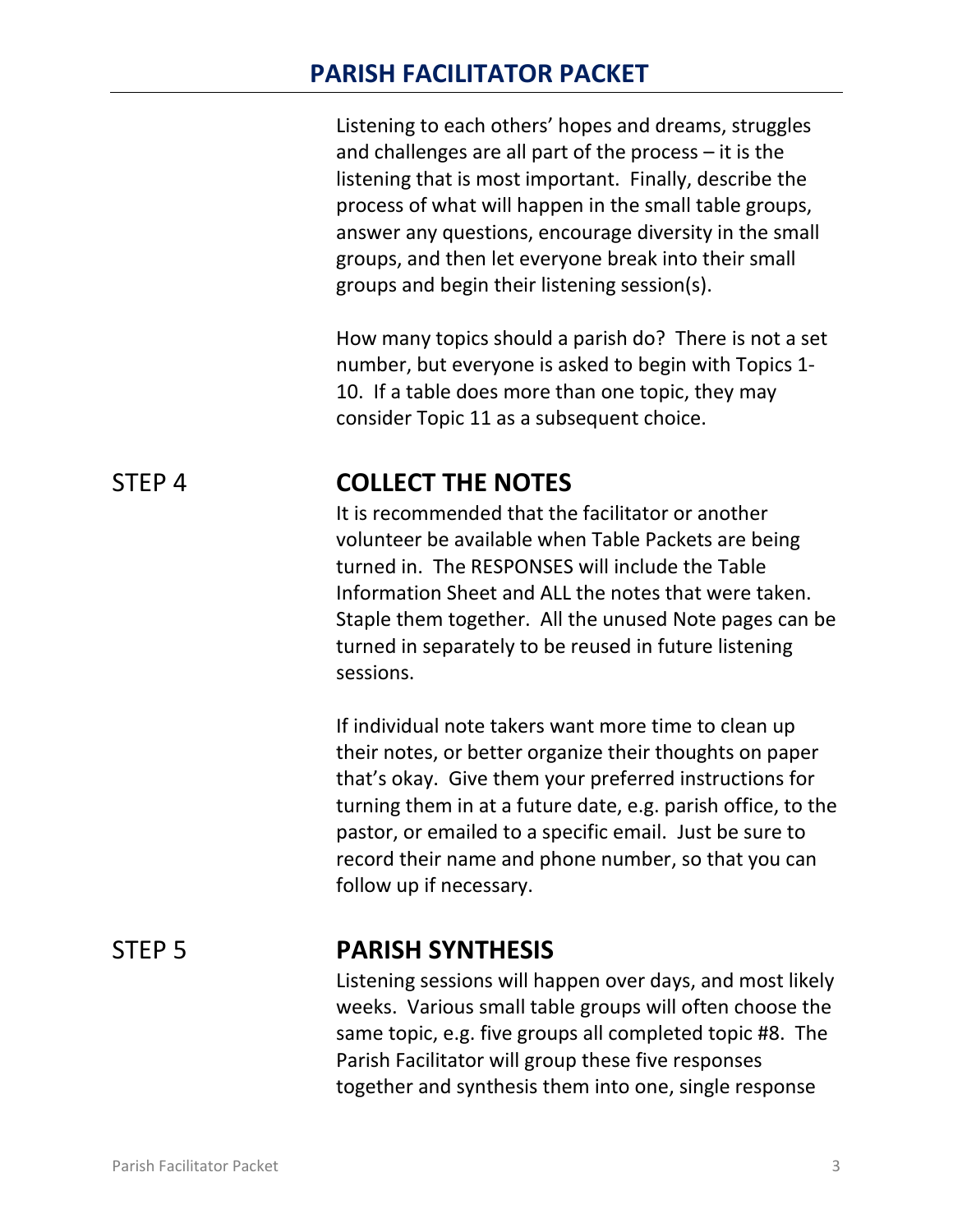for topic #8. This synthesis will then be submitted through the diocesan website. In effect, there will be a separate single synthesis for each topic submitted. This is why it is important to wait until 100% of your parish's listening sessions have been completed to begin the synthesis process. Be sure to leave enough time for the synthesis to be written up and submitted before the April 30<sup>th</sup> deadline.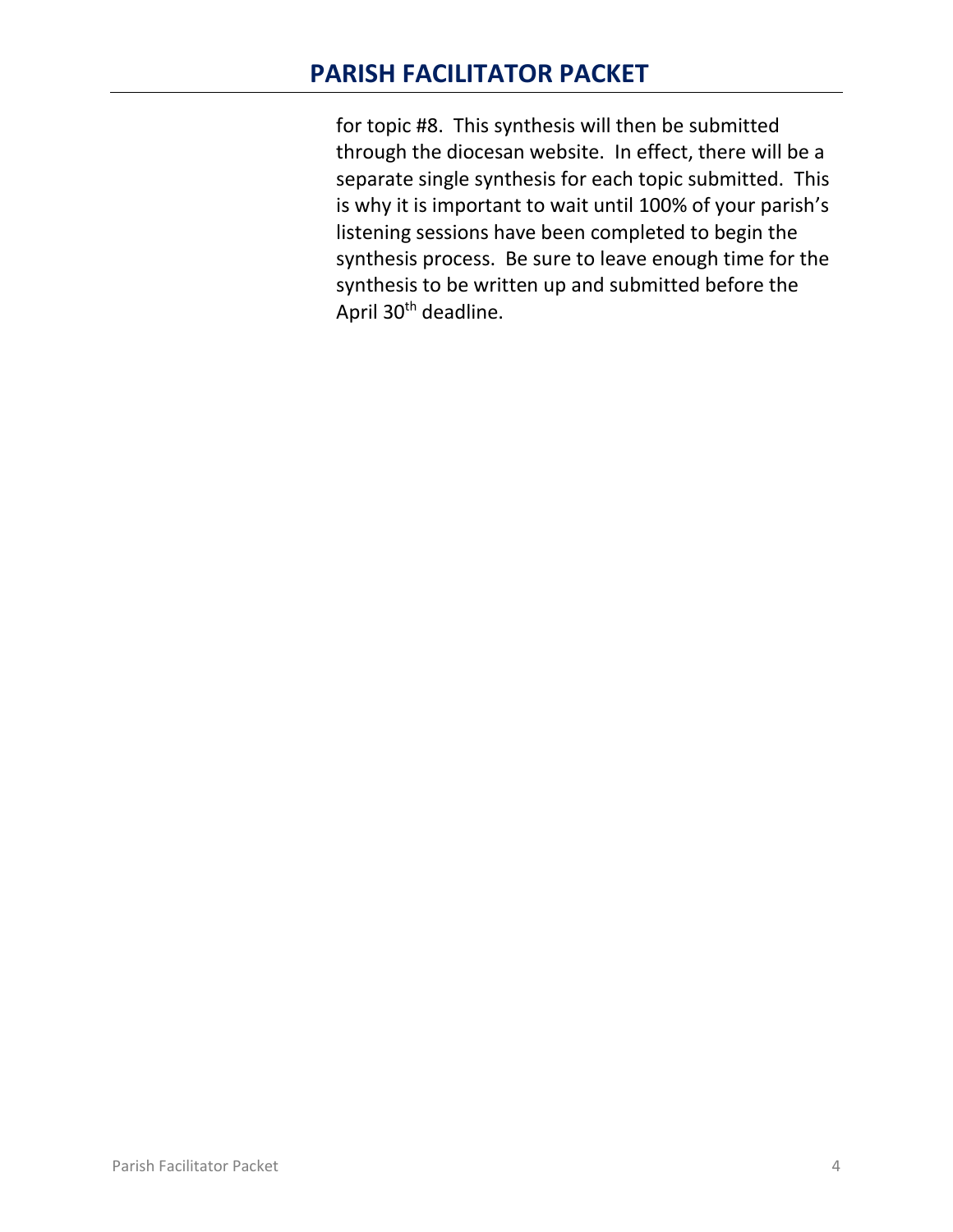# APPENDIX A **SAMPLE WELCOME**

Good evening (day, afternoon) everyone. On behalf of our parish community, the Diocese of Salt Lake City, and the Synod of Bishops 2023, I want to welcome you and thank you for joining us today.

We are embarking on a historic moment in our Church's history, as bishops from around the world, along with Pope Francis, are asking for the people of God to share their thoughts, feelings, faith, and even lack of faith with them. They are not asking for input from practicing Catholics alone, they want to hear from all of the people of God – everyone! Anyone and everyone who would like to assist us in our effort to give them feedback in a constructive way is welcome. Think about this for a moment! What a wonderful opportunity to share with them our challenges, disappointments, our hopes, dreams, and aspirations. We have the opportunity to give a collective response to questions that they are asking, on topics that interest them. They also are extending an invitation to us to respond with topics not on their list.

Synodality is a journeying together with the bishops, with one another. A journey that takes us into the future, to God. A journey where we learn from the past, embrace the realities of the present, and strive and reach for the glory and goodness of the future. A journey where we walk better with each other, even in the midst of our differences at times.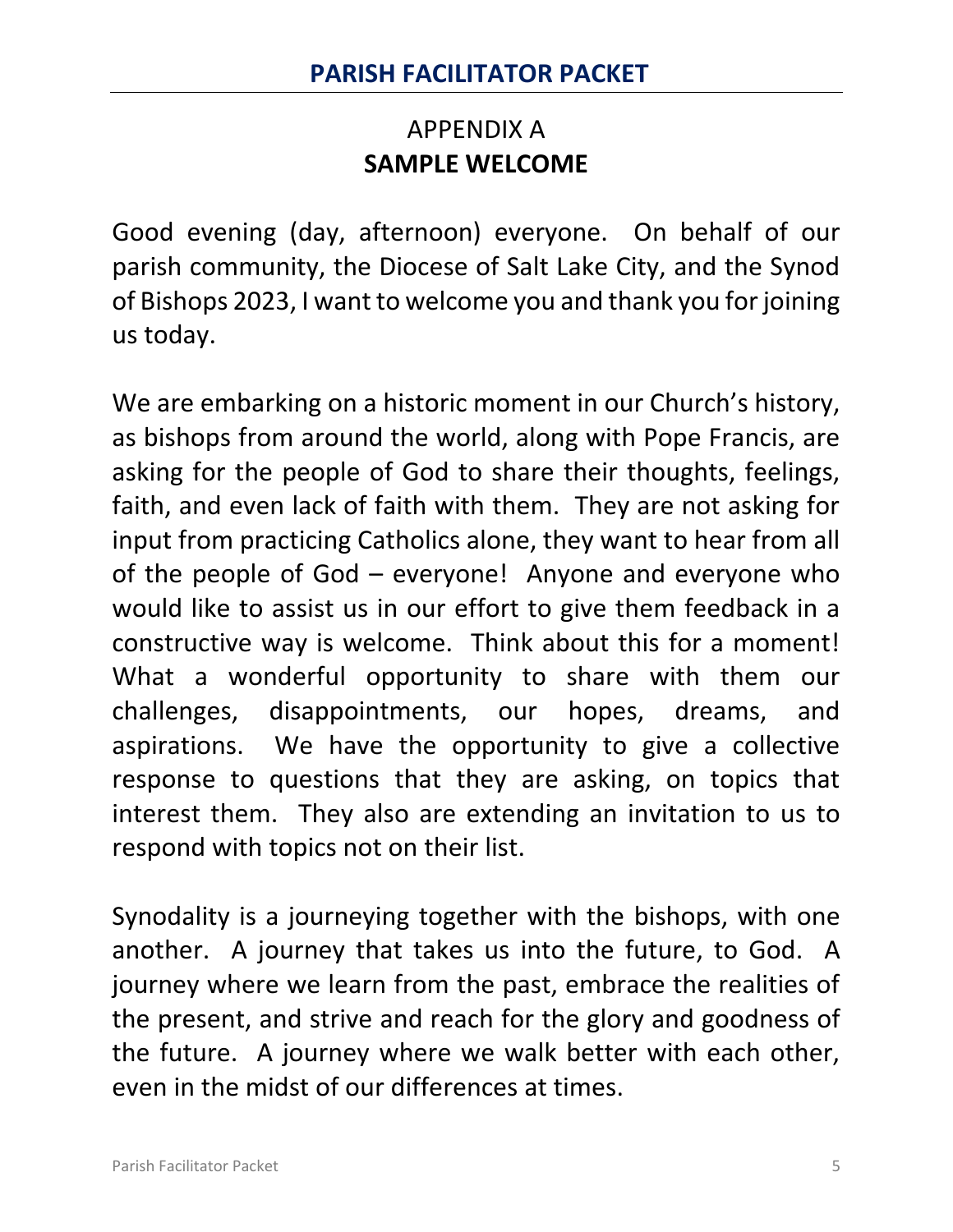Today, we gather to listen to one another, truly listen. Undoubtedly, we will have different opinions and thoughts, and even faith. We need not try to fix everything that differs between us, what is most important is that we listen to each other, that we seek to understand each other. Sometimes the greatest areas of growth come from the differences being understood as the beginning point. So, there is no need to correct, or try to fix the differences today. The more we understand about one another, the more we can understand what motivates us, inspires us, and areas that need to be considered for the future.

We want to hear from every person, and want to be sure that everyone has the opportunity to be heard. What we think we know of a person is often only the tip of the iceberg. There is a deepness, a richness, and a mountain more to a person and their experiences. We want to hear from both the majority and minority positions on various topics. Let us thoughtfully shed light where it is needed. Let us charitably listen to one another, and be humble enough to allow others to have their say.

## PROCESS

Let me talk for just a moment about the time line and process for today. In a moment we will have an opening prayer, and a short scripture reflection. This is to spiritually orient us in the most important work ahead of us, and to invite the Spirit to lead and guide us as we listen to one another. Afterward, we will break into small table groups. To allow a greater diversity in our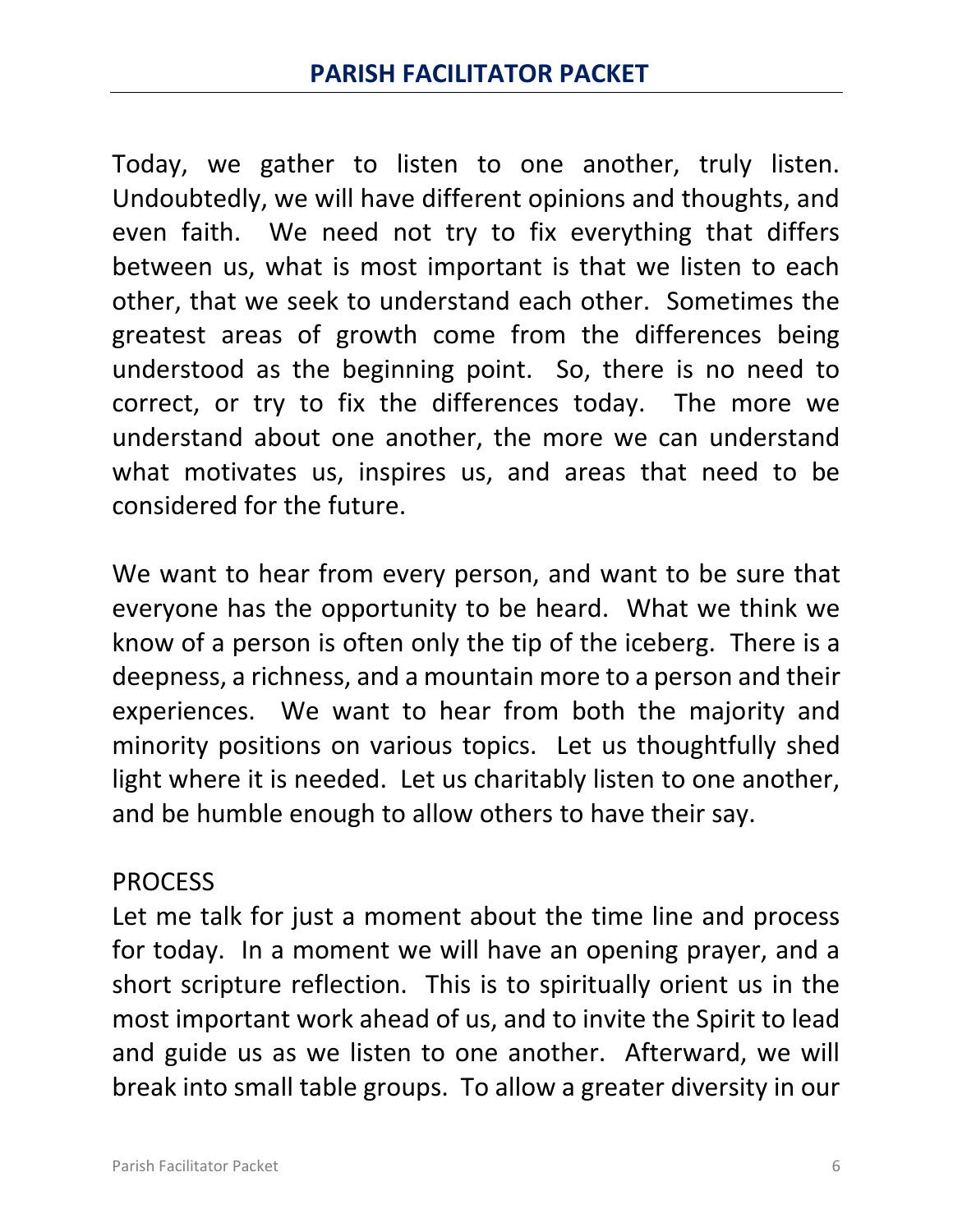discussions and listening, I want to encourage you to sit with people that you may not know well, that are different then you. On your table, you will find a "Table Packet," and it has everything in to get you started. Page one is a step-by-step instruction, Page two is your "Table Information Sheet" that will help us compile demographic information, and the subsequent page are the topics that can be chosen for the listening sessions.

Follow the steps, and your listening session should last about 30- 60 minutes. Afterward, you can do a second listening session and repeat the process. I will be here throughout to assist you if you have questions or need assistance.

Let's begin with an opening prayer and short scripture reflection, and then I'll get us started and take any questions.

[INVITE the person for the opening prayer to come forward]

[INVITE the person for the scripture proclamation and reflection]

To begin, please break into small table groups of 6-10. Whenever possible, try to join a table where you can meet new people. This will help us to diversify our table groups. When you begin to follow the instruction sheet, you will choose a note taker and table leader, select your topic together, and begin your listen session. Again, there are step-by-step instructions to get you started, but I'll be here to assist you too.

Are there any questions before we continue? (Answer questions)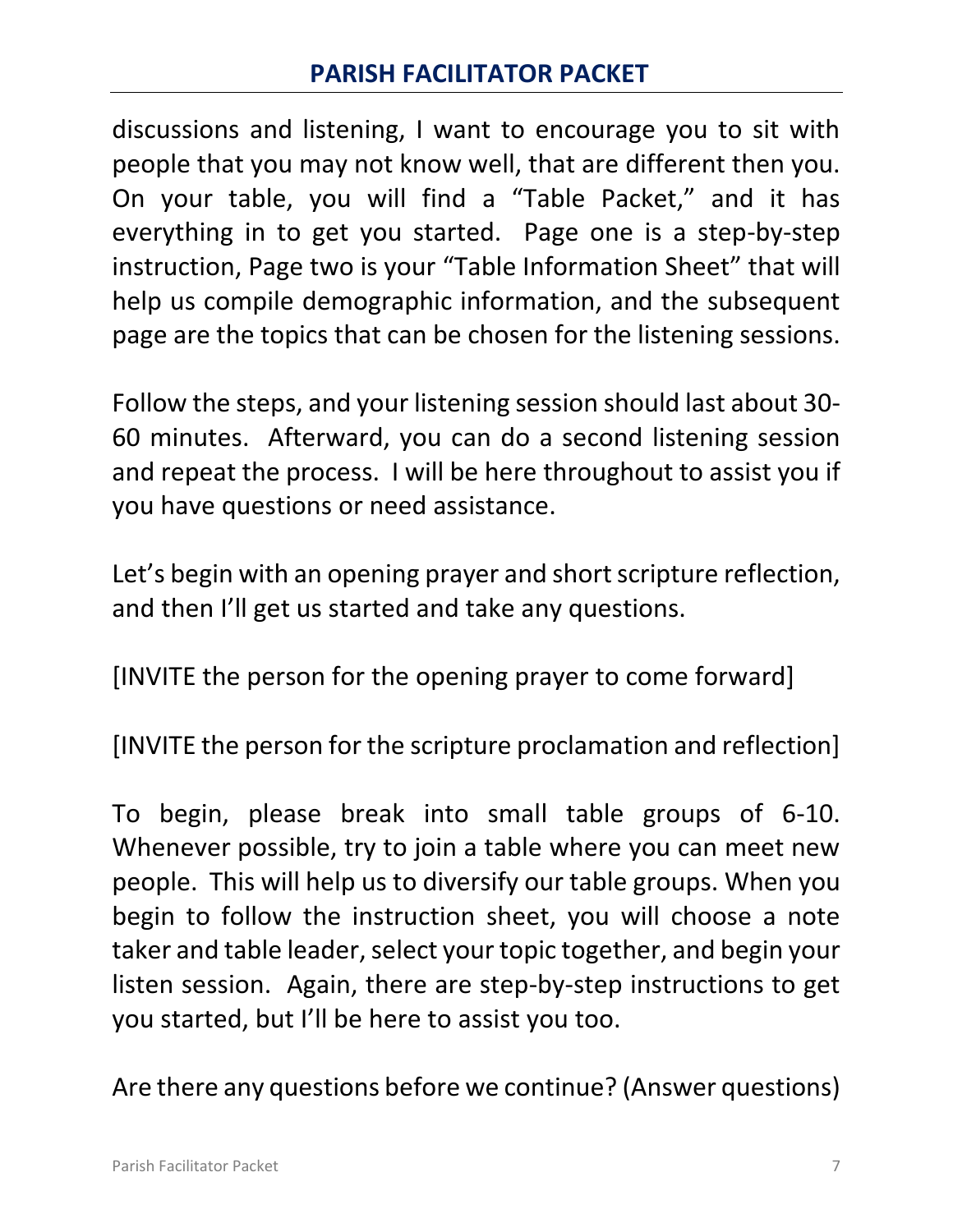Thank you for joining us today, your participation is truly appreciated. Please see me if you need assistance with anything.

Okay, everyone, go ahead and form your small group tables and begin with step 1 on the table helper sheet.

[Be sure to tell them they may depart when finished, or whatever method of ending you prefer. Be aware the discussion may vary greatly between tables, so they most likely will be finishing on very different timelines. You might consider giving them a 30 and 60 minute time announcement/chime to help them be conscious of the time.]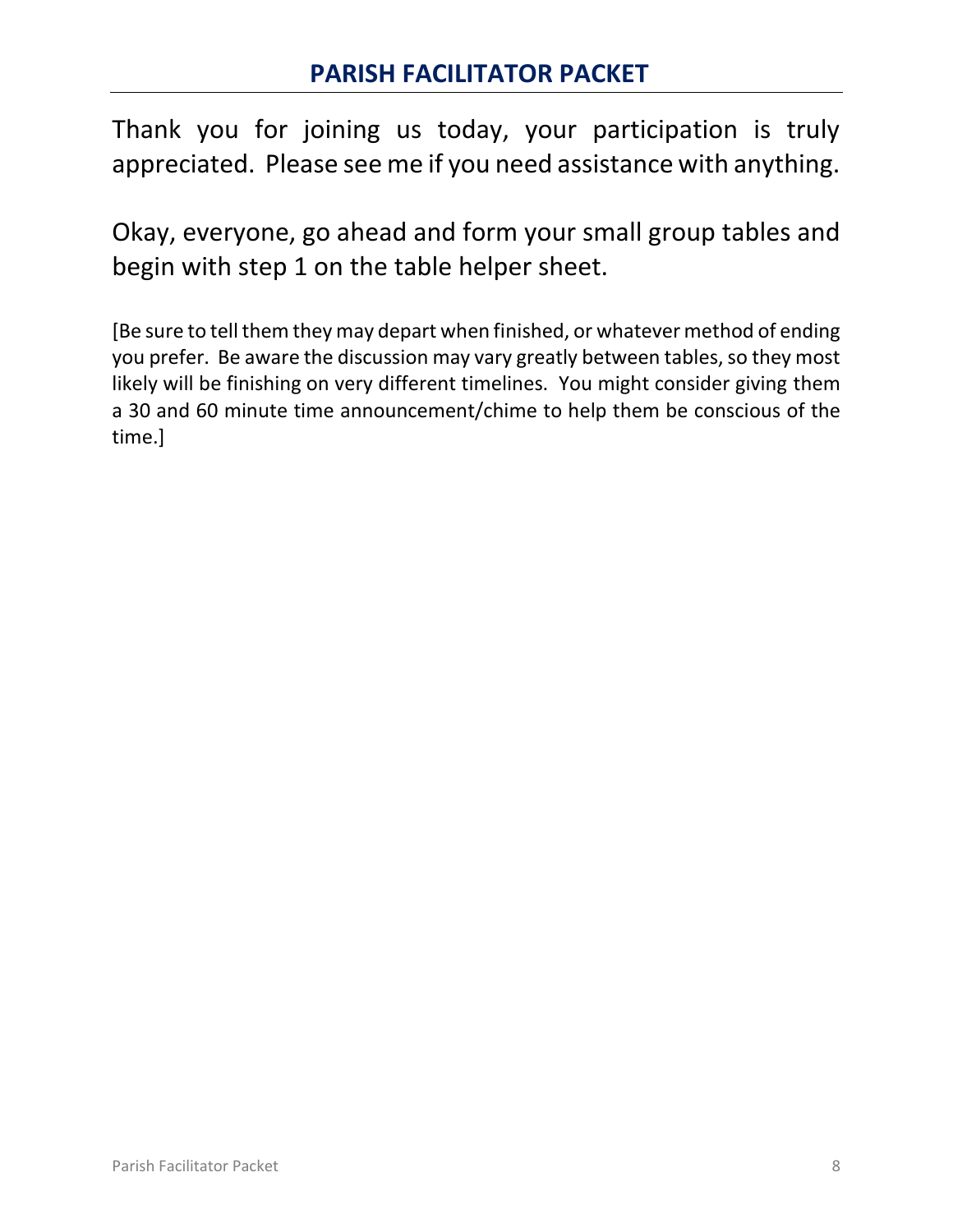# APPENDIX B **SUGGESTED SCRIPTURE**

### **Matthew 5:1-12a The Beatitudes**

When he saw the crowds, he went up the mountain, and after he had sat down, his disciples came to him. He began to teach them, saying: The Beatitudes "Blessed are the poor in spirit, for theirs is the kingdom of heaven. Blessed are they who mourn, for they will be comforted. Blessed are the meek, for they will inherit the land. Blessed are they who hunger and thirst for righteousness, for they will be satisfied. Blessed are the merciful, for they will be shown mercy. Blessed are the clean of heart, for they will see God. Blessed are the peacemakers, for they will be called children of God. Blessed are they who are persecuted for the sake of righteousness, for theirs is the kingdom of heaven. Blessed are you when they insult you and persecute you and utter every kind of evil against you [falsely] because of me. Rejoice and be glad, for your reward will be great in heaven.

## **Luke 6:20-26 The Sermon on the Plain**

And raising his eyes toward his disciples Jesus said: "Blessed are you who are poor, for the kingdom of God is yours. Blessed are you who are now hungry, for you will be satisfied. Blessed are you who are now weeping, for you will laugh. Blessed are you when people hate you, and when they exclude and insult you, and denounce your name as evil on account of the Son of Man. Rejoice and leap for joy on that day! Behold, your reward will be great in heaven. For their ancestors treated the prophets in the same way. But woe to you who are rich, for you have received your consolation. But woe to you who are filled now, for you will be hungry. Woe to you who laugh now, for you will grieve and weep. Woe to you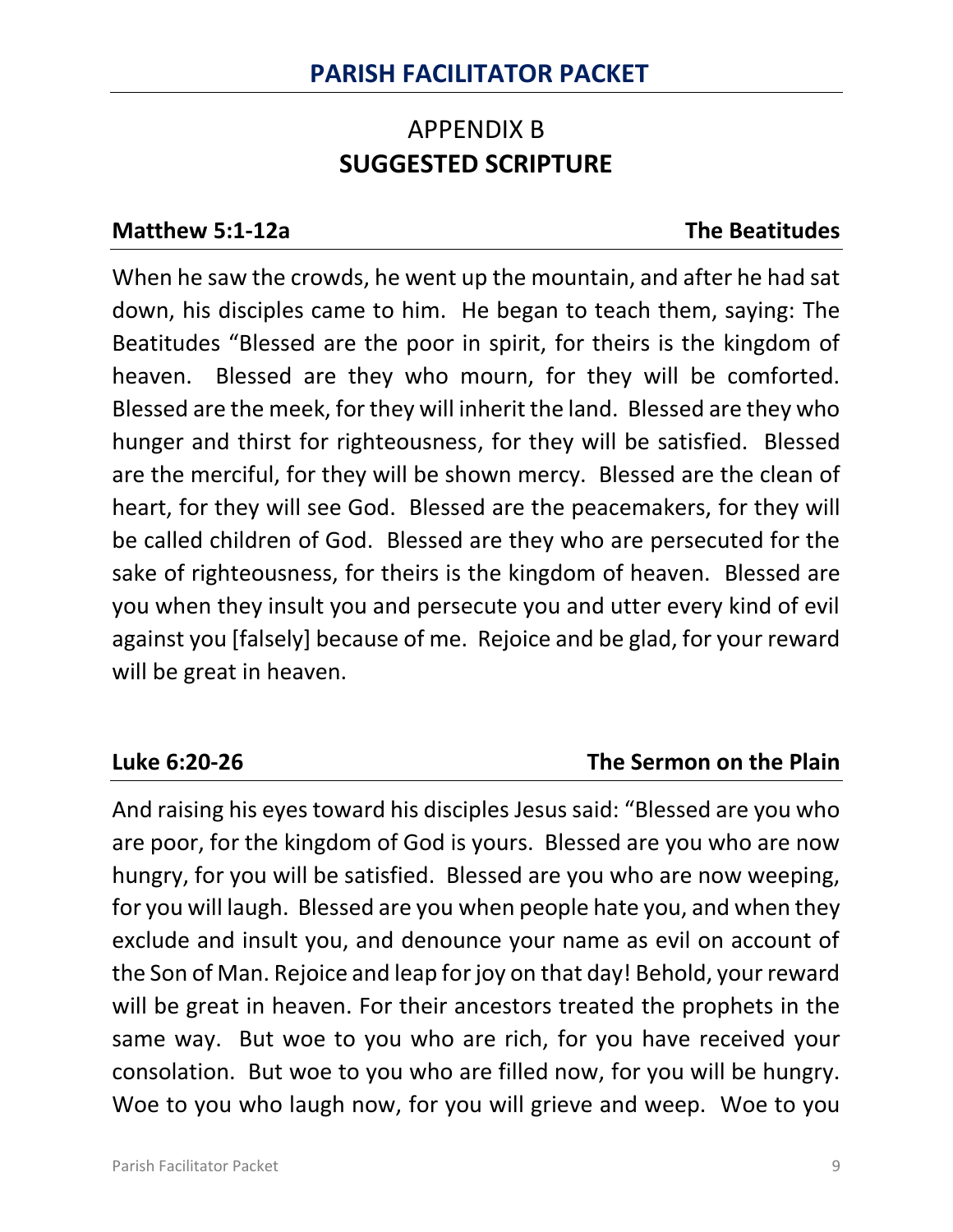when all speak well of you, for their ancestors treated the false prophets in this way.

### **John 4:4-42 The Samaritan Woman at the Well**

Jesus came to a town of Samaria called Sychar, near the plot of land that Jacob had given to his son Joseph. Jacob's well was there. Jesus, tired from his journey, sat down there at the well. It was about noon. A woman of Samaria came to draw water. Jesus said to her, "Give me a drink." His disciples had gone into the town to buy food. The Samaritan woman said to him, "How can you, a Jew, ask me, a Samaritan woman, for a drink?" (For Jews use nothing in common with Samaritans.) Jesus answered and said to her, "If you knew the gift of God and who is saying to you, 'Give me a drink,' you would have asked him and he would have given you living water." [The woman] said to him, "Sir, you do not even have a bucket and the well is deep; where then can you get this living water? Are you greater than our father Jacob, who gave us this well and drank from it himself with his children and his flocks?" Jesus answered and said to her, "Everyone who drinks this water will be thirsty again; but whoever drinks the water I shall give will never thirst; the water I shall give will become in him a spring of water welling up to eternal life." The woman said to him, "Sir, give me this water, so that I may not be thirsty or have to keep coming here to draw water." Jesus said to her, "Go call your husband and come back." The woman answered and said to him, "I do not have a husband." Jesus answered her, "You are right in saying, 'I do not have a husband.' For you have had five husbands, and the one you have now is not your husband. What you have said is true." The woman said to him, "Sir, I can see that you are a prophet. Our ancestors worshiped on this mountain; but you people say that the place to worship is in Jerusalem." Jesus said to her, "Believe me, woman, the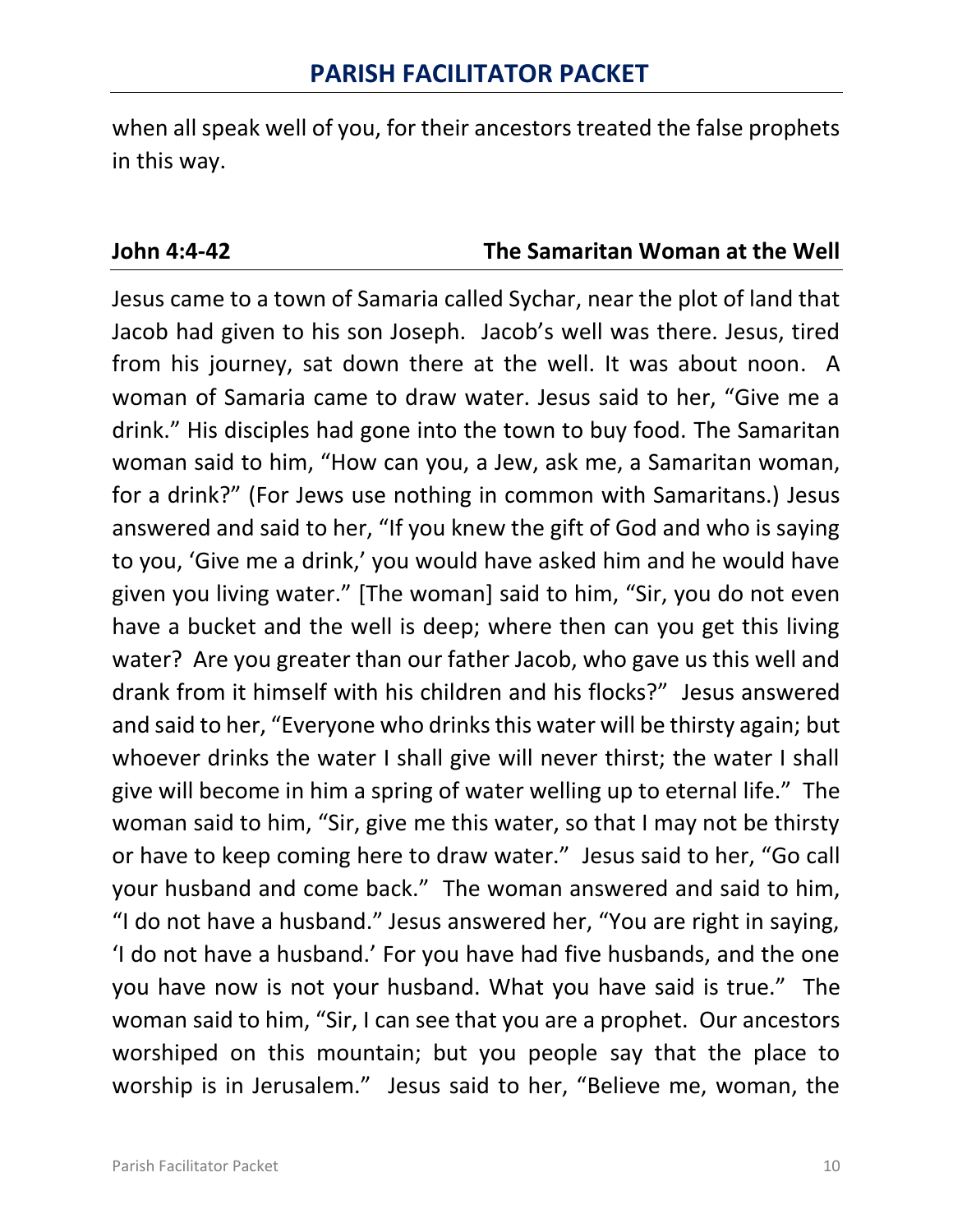hour is coming when you will worship the Father neither on this mountain nor in Jerusalem. You people worship what you do not understand; we worship what we understand, because salvation is from the Jews. But the hour is coming, and is now here, when true worshipers will worship the Father in Spirit and truth; and indeed the Father seeks such people to worship him. God is Spirit, and those who worship him must worship in Spirit and truth." The woman said to him, "I know that the Messiah is coming, the one called the Anointed; when he comes, he will tell us everything." Jesus said to her, "I am he, the one who is speaking with you." At that moment his disciples returned, and were amazed that he was talking with a woman, but still no one said, "What are you looking for?" or "Why are you talking with her?" The woman left her water jar and went into the town and said to the people, "Come see a man who told me everything I have done. Could he possibly be the Messiah?" They went out of the town and came to him. Meanwhile, the disciples urged him, "Rabbi, eat." But he said to them, "I have food to eat of which you do not know." So the disciples said to one another, "Could someone have brought him something to eat?" Jesus said to them, "My food is to do the will of the one who sent me and to finish his work. Do you not say, 'In four months the harvest will be here'? I tell you, look up and see the fields ripe for the harvest. The reaper is already receiving his payment and gathering crops for eternal life, so that the sower and reaper can rejoice together. For here the saying is verified that 'One sows and another reaps.' I sent you to reap what you have not worked for; others have done the work, and you are sharing the fruits of their work." Many of the Samaritans of that town began to believe in him because of the word of the woman who testified, "He told me everything I have done." When the Samaritans came to him, they invited him to stay with them; and he stayed there two days. Many more began to believe in him because of his word, and they said to the woman, "We no longer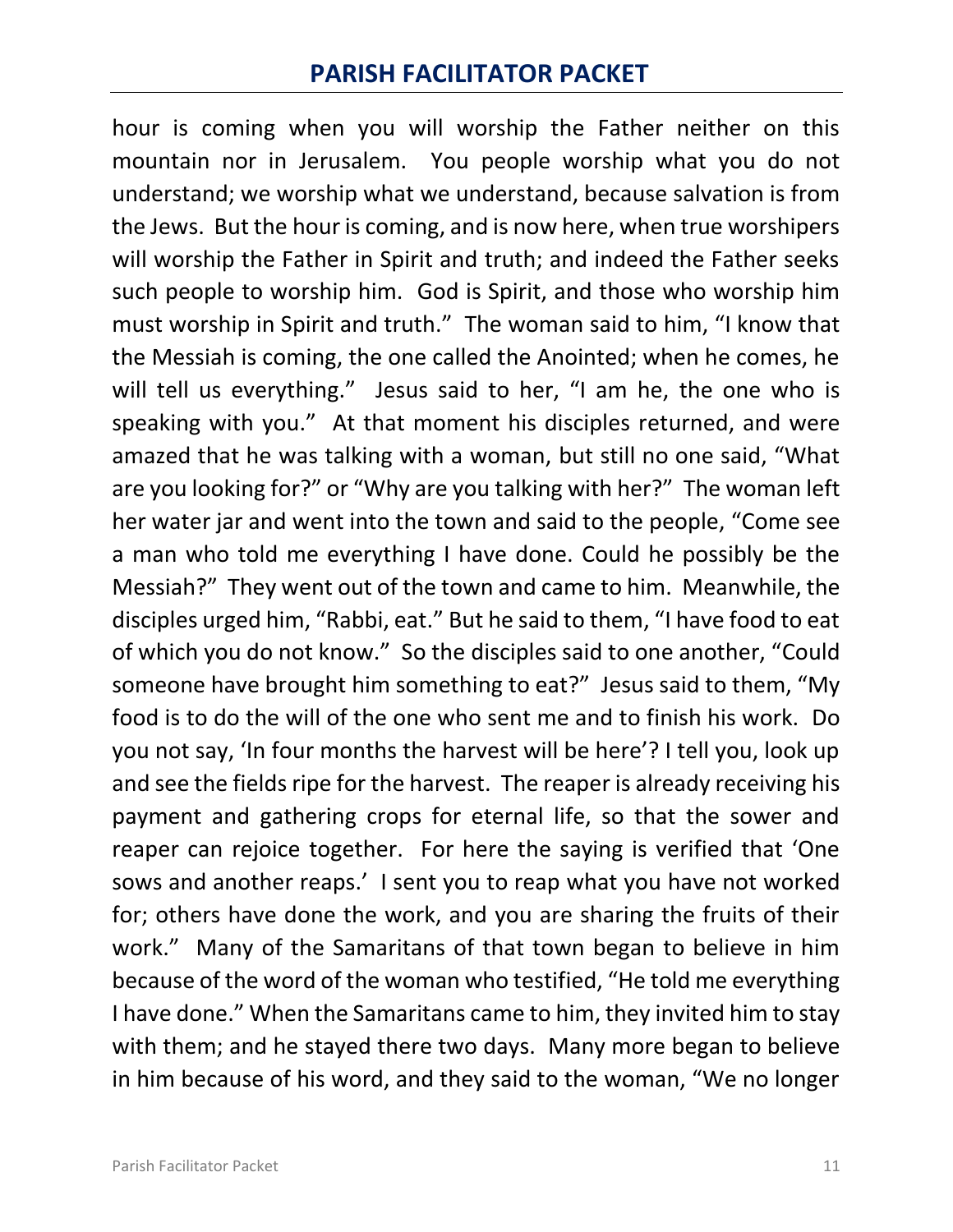believe because of your word; for we have heard for ourselves, and we know that this is truly the savior of the world."

# **Other Scripture Options**

| Mt 8:5-13       | The healing of the centurion's servant           |
|-----------------|--------------------------------------------------|
| Mt 17: 24-28    | The conditions of discipleship                   |
| Mt 19: 21-35    | The parable of the unforgiving servant           |
| Mk 2: 1-12      | The healing of a paralytic                       |
| Mk 4: 35-41     | The calming of the sea                           |
| Mk 10:46-52     | <b>Bartimaeus</b>                                |
| Lk 2: 120       | The birth of Jesus and visiting of the shepherds |
| Lk 6: 20-26     | The sermon on the plain                          |
| Lk 6: 37-42     | Judging others                                   |
| Lk 17: 11-19    | The cleansing of ten lepers                      |
| Lk 24:13-35     | The road to Emmaus                               |
| Jn $4:4-42$     | The Samaritan woman at the well                  |
| Jn 6:16-21      | Walking on water                                 |
| Jn <sub>9</sub> | The man born blind                               |
| Jn 21: 15-19    | Do you love me?                                  |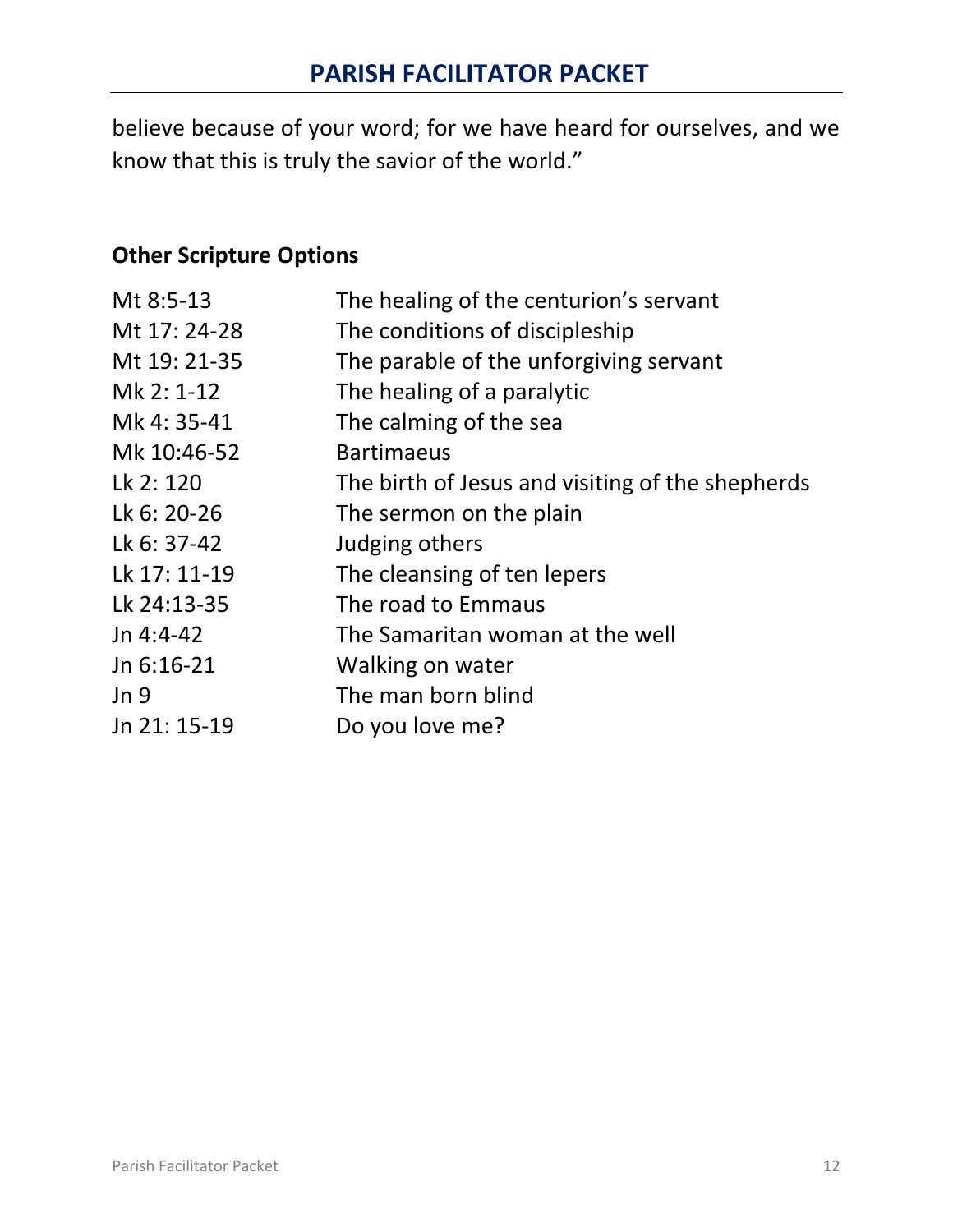# APPENDIX C **PASTOR HELPER SHEET**

- 1. The materials provided by the diocese are recommended, not required.
- 2. Submission of your parish's synthesized responses are required to be submitted by April 30, 2022. They are also required to be submitted in the needed format.
- 3. Your participation in the listening sessions is desired, encouraged, and requested. Priests from around the world are participating and have important insights, discussion, and often excellent listening skills. You might even draw inspiration from what you hear for the ministry, and pastoral care in your parish. The notion that someone might be intimidated by having a priest in their small table group is a real consideration. However, a person that is intimidated could always choose a different small group, and most likely will.
- 4. You can choose to be your parish's facilitator and may be the easiest option for you in leading your community in this activity. Someone other than you can also be chosen, it's really up to you! Whoever is your parish's facilitator will need to complete the synthesis reports that will be submitted. This is an excellent opportunity for you to learn more about the challenges, hopes, dreams and aspirations of your parishioners and non-parishioners in your community.
- 5. Once a parish facilitator is chosen, have them become familiar with what happens at the small group table first, and then how they will lead the community at the listening session(s). This will help them/you feel comfortable in what is going to happen.
- 6. If you previously chose facilitators, note takers, etc. You can encourage them to still participant by spreading themselves out across the small groups and volunteering to be table note takers, or table leaders. They could also help in the synthesis process the parish facilitator is responsible for compiling, it could become a group activity.